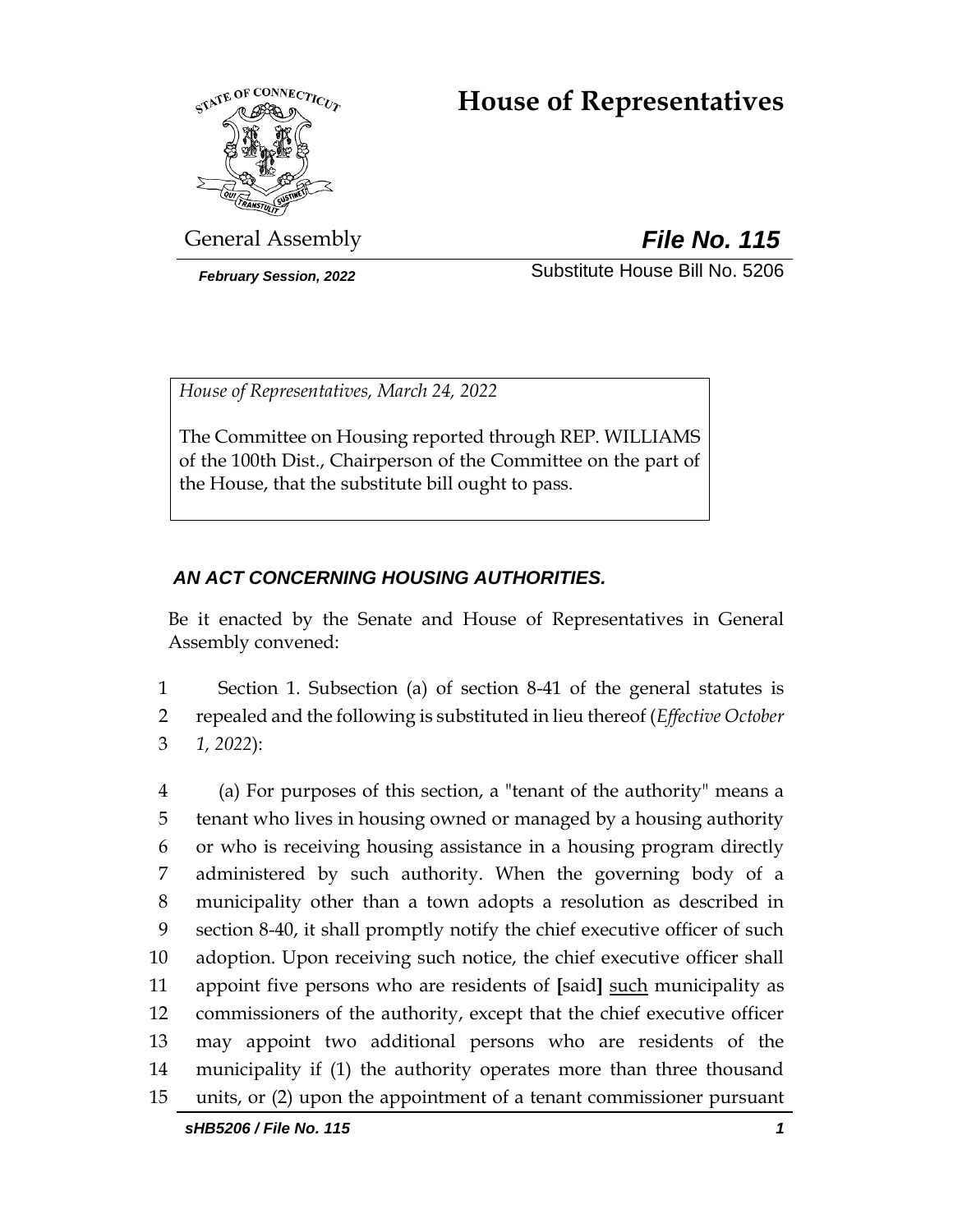to subsection (c) of this section, the additional appointments are necessary to achieve compliance with 24 CFR 964.415 or section 9-167a. If the governing body of a town adopts such a resolution, such body shall appoint five persons who are residents of **[**said**]** such town as commissioners of the authority created for such town, except that such body may appoint two additional persons who are residents of the town if, upon the appointment of a tenant commissioner pursuant to subsection (c) of this section, the additional appointments are necessary to achieve compliance with 24 CFR 964.415 or section 9-167a. The commissioners who are first so appointed shall be designated to serve 26 for a term of either one, two, three, four or five years, except that if the authority has five members, the terms of not more than one member shall expire in the same year. Terms shall commence on the first day of the month next succeeding the date of their appointment, and annually thereafter a commissioner shall be appointed to serve for five years except that any vacancy which may occur because of a change of residence by a commissioner, removal of a commissioner, resignation or death shall be filled for the unexpired portion of the term. If a governing body increases the membership of the authority on or after July 1, 1995, such governing body shall, by resolution, provide for a term of five years for each such additional member. The term of the chairman shall be three years. At least one of such commissioners of an authority having five members, and at least two of such commissioners of an authority having more than five members, shall be a tenant or tenants of the authority selected pursuant to subsection (c) of this section. If, on October 1, 1979, a municipality has adopted a resolution as described in section 8-40, but has no tenants serving as commissioners, the chief executive officer of a municipality other than a town or the governing body of a town shall appoint a tenant who meets the qualifications set out in this section as a commissioner of such authority when the next vacancy occurs. No commissioner of an authority may hold any public office in the municipality for which the authority is created. A commissioner shall hold office until **[**said**]** such commissioner's 49 successor is appointed and has qualified. Not later than January 1, 2023, each commissioner who is serving on said date and, thereafter, upon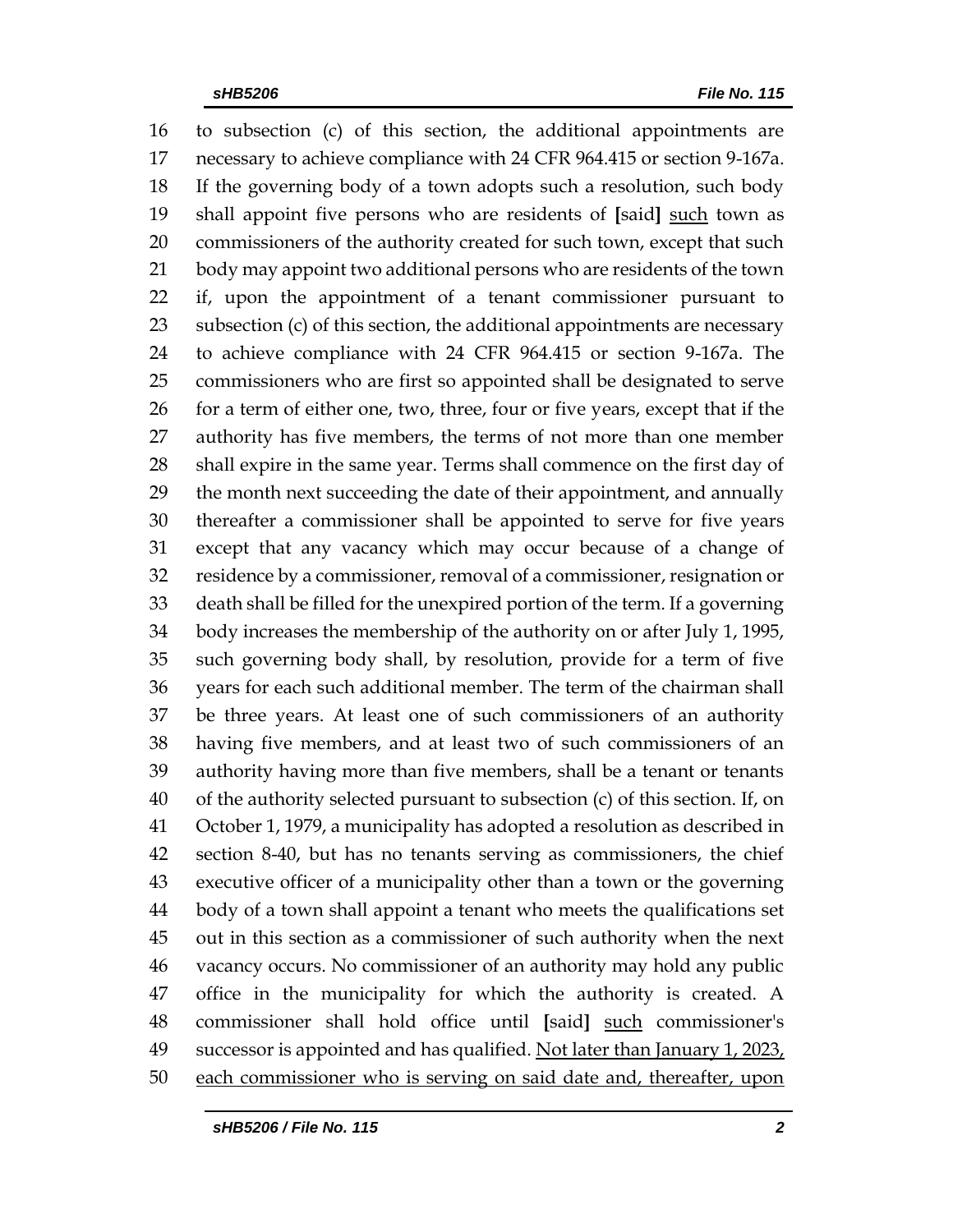appointment, each newly appointed commissioner who is not a 52 reappointed commissioner, shall participate in a training for housing 53 authority commissioners provided by the United States Department of Housing and Urban Development. A certificate of the appointment or reappointment of any commissioner shall be filed with the clerk and shall be conclusive evidence of the legal appointment of such commissioner, after said commissioner has taken an oath in the form prescribed in the first paragraph of section 1-25. The powers of each authority shall be vested in the commissioners thereof. Three commissioners shall constitute a quorum if the authority consists of five commissioners. Four commissioners shall constitute a quorum if the authority consists of more than five commissioners. Action may be taken by the authority upon a vote of not less than a majority of the commissioners present, unless the bylaws of the authority require a larger number. The chief executive officer, or, in the case of an authority for a town, the governing body of the town, shall designate which of the commissioners shall be the first chairman, but when the office of chairman of the authority becomes vacant, the authority shall select a chairman from among its commissioners. An authority shall select from among its commissioners a vice chairman, and it may employ a secretary, who shall be executive director, and technical experts and such other officers, agents and employees, permanent and temporary, as it requires, and shall determine their qualifications, duties and compensation, provided, in municipalities having a civil service law, all appointments and promotions, except the employment of the secretary, shall be based on examinations given and lists prepared under such law, and, except so far as may be inconsistent with the terms of this chapter, such civil service law and regulations adopted thereunder shall apply to such housing authority and its personnel. For such legal services as it requires, an authority may employ its own counsel and legal staff. An authority may delegate any of its powers and duties to one or more of its agents or employees. A commissioner, or any employee of the authority who handles its funds, shall be required to furnish an adequate bond. The commissioners shall serve without compensation, but shall be entitled to reimbursement for their actual and necessary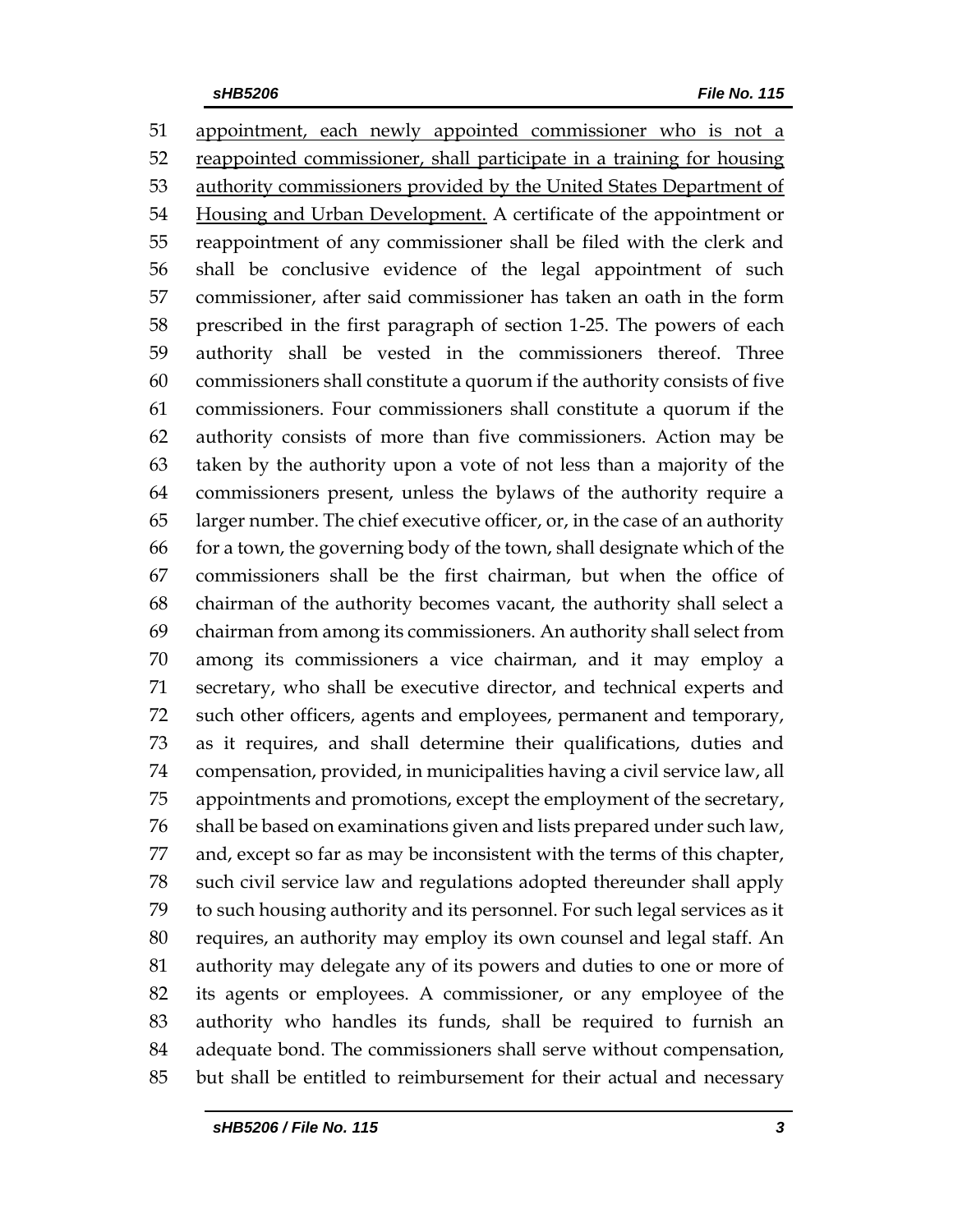expenses incurred in the performance of their official duties.

 Sec. 2. Section 8-68f of the general statutes is repealed and the following is substituted in lieu thereof (*Effective October 1, 2022*):

 Each housing authority **[**which**]** that receives financial assistance under any state housing program, and the Connecticut Housing Finance Authority or its subsidiary when said authority or subsidiary is the successor owner of housing previously owned by a housing authority under part II or part VI of this chapter, shall, for housing which it owns and operates, (1) provide each of its tenants with a written lease, (2) provide each of its tenants with, at the time the tenant signs an initial lease and, annually thereafter, contact information for the management of the housing authority, the local health department and the Commission on Human Rights and Opportunities, and a copy of the guidance concerning rights and responsibilities of landlords and tenants that is posted on the Internet web site of the Judicial Branch, (3) adopt a procedure for hearing tenant complaints and grievances, **[**(3)**]** (4) adopt procedures for soliciting tenant comment on proposed changes in housing authority policies and procedures, including changes to its lease and to its admission and occupancy policies, and **[**(4)**]** (5) encourage tenant participation in the housing authority's operation of state housing programs, including, where appropriate, the facilitation of tenant participation in the management of housing projects. If such housing authority or the Connecticut Housing Finance Authority or its subsidiary operates both a federal and a state-assisted housing program, it shall use the same procedure for hearing tenant grievances in both programs. The Commissioner of Housing shall adopt regulations in accordance with the provisions of chapter 54 to establish uniform minimum standards for the requirements in this section.

- Sec. 3. Section 8-68d of the general statutes is repealed and the following is substituted in lieu thereof (*Effective October 1, 2022*):
- (a) Each housing authority shall submit a report to the Commissioner of Housing and the chief executive officer of the municipality in which the authority is located not later than March first, annually. The report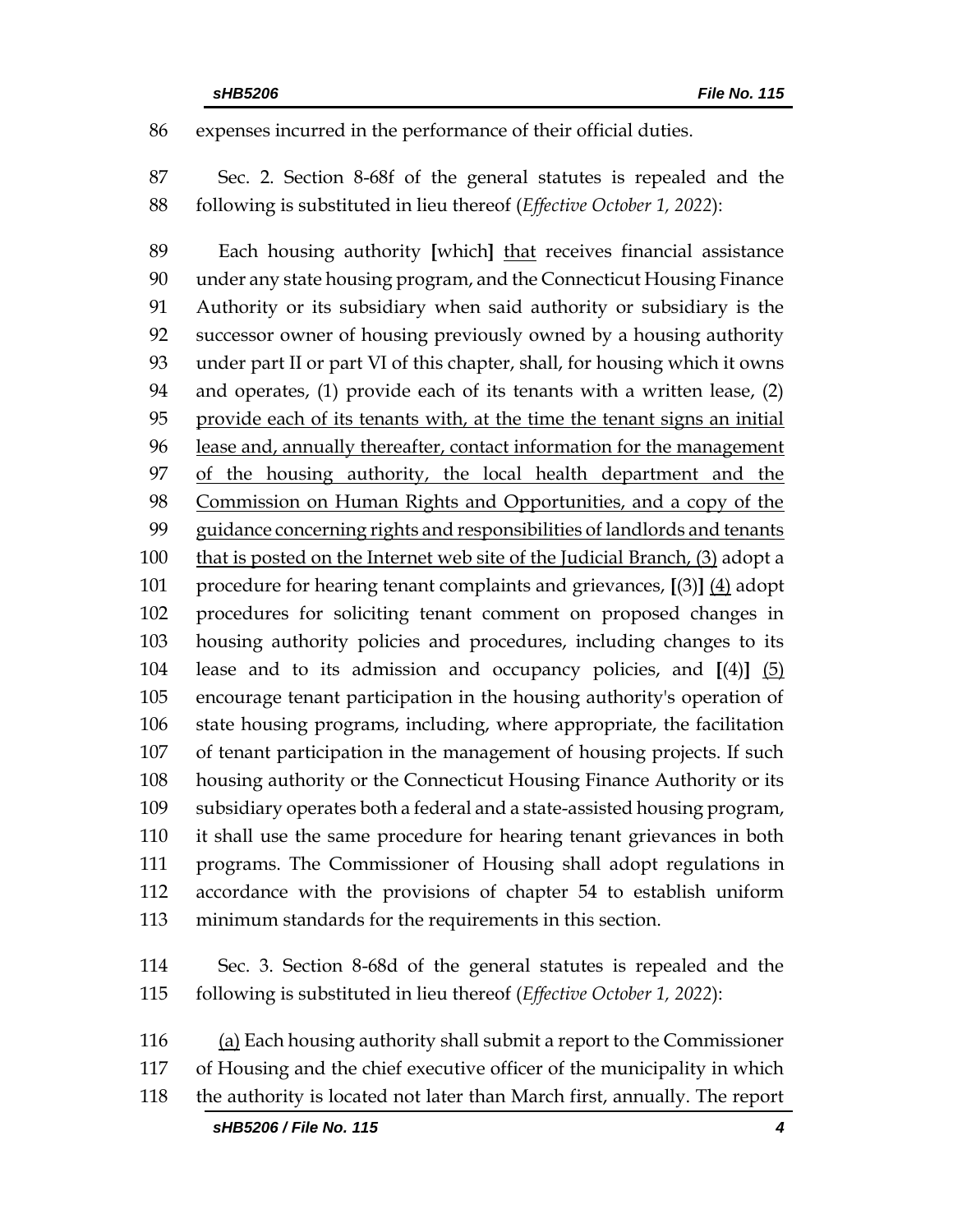shall contain (1) an inventory of all existing housing owned or operated by the authority, including the total number, types and sizes of rental units and the total number of occupancies and vacancies in each housing project or development, and a description of the condition of such housing, (2) a description of any new construction projects being undertaken by the authority and the status of such projects, (3) the number and types of any rental housing sold, leased or transferred during the period of the report which is no longer available for the purpose of low or moderate income rental housing, (4) the results of its annual audit conducted in accordance with subsection (b) of this section, and **[**(4)**]** (5) such other information as the commissioner may require by regulations adopted in accordance with the provisions of chapter 54.

(b) In addition to the audits required under sections 4-231 and 7-932,

the commissioners of the authority shall annually contract with a firm

of certified public accountants to undertake an independent financial

audit of the authority in accordance with generally accepted auditing

standards.

| This act shall take effect as follows and shall amend the following<br>sections: |                 |           |  |
|----------------------------------------------------------------------------------|-----------------|-----------|--|
| Section 1                                                                        | October 1, 2022 | $8-41(a)$ |  |
| Sec. 2                                                                           | October 1, 2022 | 8-68f     |  |
| Sec. 3                                                                           | October 1, 2022 | 8-68d     |  |

This act shall take effect as follows and shall amend the following

# *Statement of Legislative Commissioners:*

In Section 2, "health department" was substituted for "department of public health" for consistency with the general statutes.

*HSG Joint Favorable Subst. -LCO*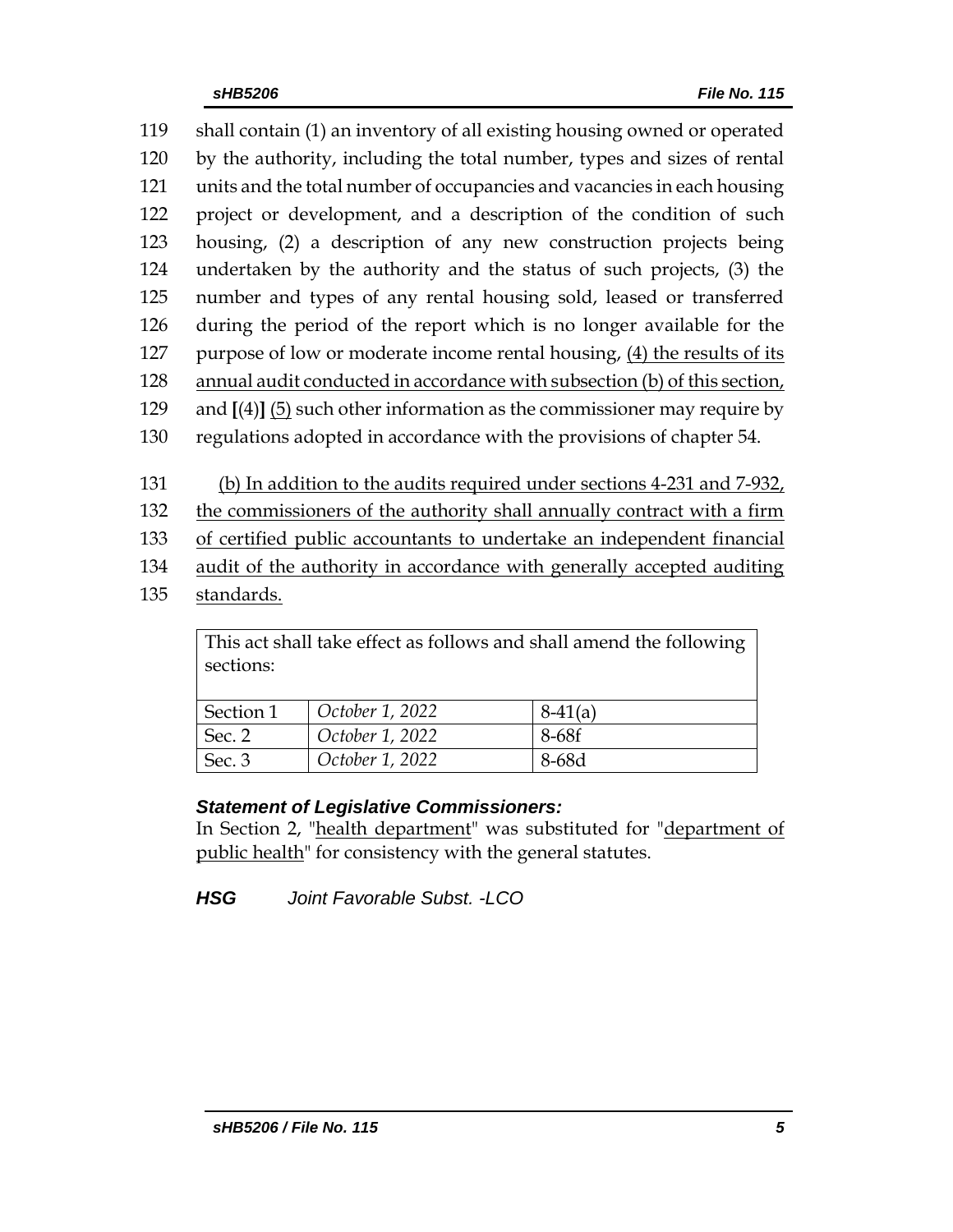*The following Fiscal Impact Statement and Bill Analysis are prepared for the benefit of the members of the General Assembly, solely for purposes of information, summarization and explanation and do not represent the intent of the General Assembly or either chamber thereof for any purpose. In general,*  fiscal impacts are based upon a variety of informational sources, including the analyst's professional *knowledge. Whenever applicable, agency data is consulted as part of the analysis, however final products do not necessarily reflect an assessment from any specific department.*

#### *OFA Fiscal Note*

*State Impact:* None

*Municipal Impact:* None

#### *Explanation*

The bill establishes three new requirements of housing authorities. It requires 1) housing authority commissioners to attend certain training; 2) housing authorities to provide certain information to tenants, and 3) certain audits to be performed by housing authorities.

Housing authorities are quasi-public agencies that are created by municipalities. Housing authorities are not financially dependent on the municipalities that create them, nor are those municipalities required to financially support them.

As such, a bill that has a fiscal impact on a housing authority would only subsequently result in a municipal impact if a municipality chose to offer financial support in response to that bill.

*The Out Years*

*State Impact:* None *Municipal Impact:* None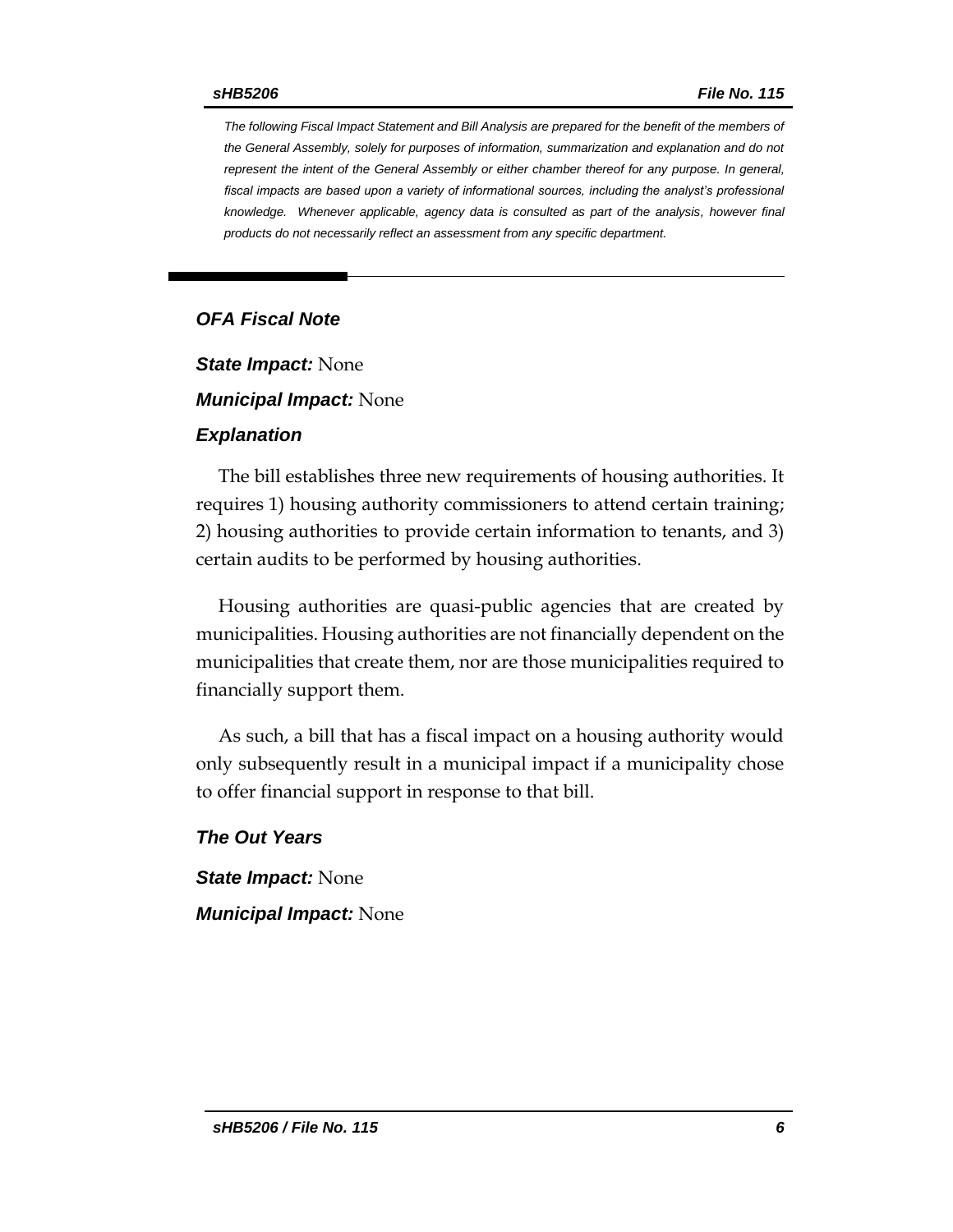# **OLR Bill Analysis HB 5206**

# *AN ACT CONCERNING HOUSING AUTHORITIES.*

## **SUMMARY**

This bill requires housing authorities to annually contract with an independent certified public accountant for a financial audit (§ 3). The audit results must be included in an authority's annual report that it must submit by law to the housing commissioner and the chief executive officer of the municipality where it is located. Under the bill, this audit is in addition to audits under existing law that require:

- 1. the housing commissioner to ensure local housing authorities are audited biennially, with the authority covering the audit's costs, if the commissioner requires it (CGS § 7-392(d)) and
- 2. housing authorities to audit themselves if they have annual revenue of more than \$1 million and spend more than \$300,000 in a fiscal year (CGS § 4-231).

The bill also requires (1) existing housing authority commissioners to participate in a federal Department of Housing and Urban Development (HUD) commissioner training by January 1, 2023, and (2) new commissioners to participate in the training upon appointment (§ 1).

Additionally, the bill requires housing authorities receiving state assistance and the Connecticut Housing Finance Authority (if it or its subsidiaries are successor owners to housing previously owned by a local authority) to annually provide tenants, beginning when they sign their initial lease, with the following information: (1) contact information for the authority's management, local health department, and Commission on Human Rights and Opportunities and (2) a copy of the judicial branch's guidance on tenants' and landlords' rights and